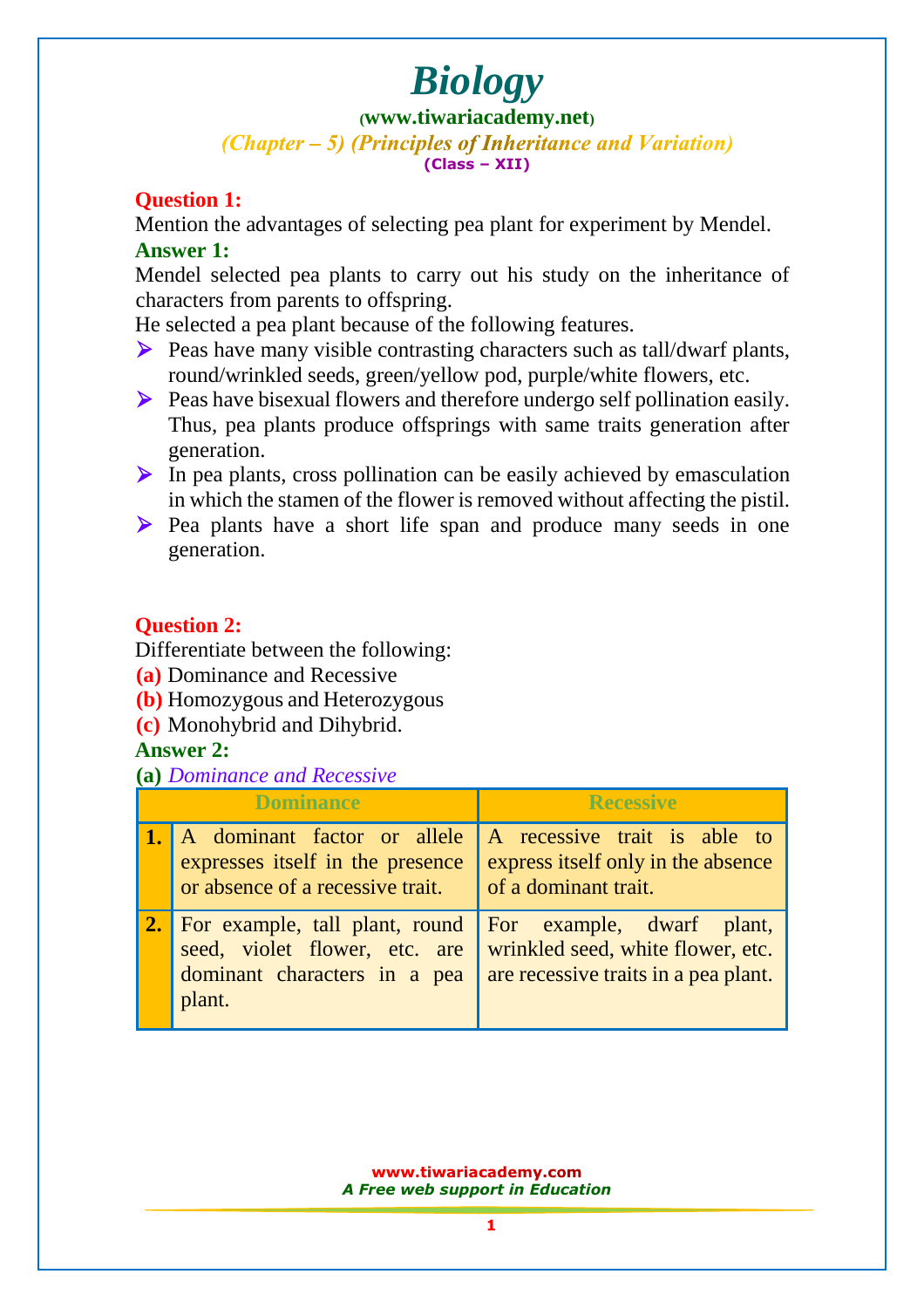# **([www.tiwariacademy.net](http://www.tiwariacademy.net/))**

(Chapter – 5) (Principles of Inheritance and Variation) **(Class – XII)**

**(b)** *Homozygous and Heterozygous* 

|    | <b>Homozygous</b>                                                                                                        | <b>Heterozygous</b>                                                                             |
|----|--------------------------------------------------------------------------------------------------------------------------|-------------------------------------------------------------------------------------------------|
|    | It contains two similar alleles for a It contains two different alleles<br>particular trait.                             | for a particular trait.                                                                         |
| 2. | Genotype for homozygous possess<br>either dominant or recessive, but<br>never both the alleles. For example,<br>RR or rr | Genotype for heterozygous<br>possess both dominant and<br>recessive alleles. For example,<br>Rr |
| 3. | It produces only one type of<br>gamete.                                                                                  | It produces two different kinds<br>of gametes.                                                  |

## **(c)** *Monohybrid and Dihybrid*

| <b>Monohybrid</b>                                                                    | <b>Dihybrid</b>                                                                                                                         |
|--------------------------------------------------------------------------------------|-----------------------------------------------------------------------------------------------------------------------------------------|
| Monohybrid involves<br>cross<br>between parents, which differs                       | Dihybrid involves cross between<br>parents, which differs in two pairs                                                                  |
| in only one pair of contrasting<br>characters.                                       | of contrasting characters.                                                                                                              |
| For example, the cross between<br>tall and dwarf pea plant is a<br>monohybrid cross. | For example, the cross between pea<br>plants having yellow wrinkled seed<br>with those having green round seeds<br>is a dihybrid cross. |

## **Question 3:**

A diploid organism is heterozygous for 4 loci, how many types of gametes can be produced?

## **Answer 3:**

Locus is a fixed position on a chromosome, which is occupied by a single or more genes. Heterozygous organisms contain different alleles for an allelic pair. Hence, a diploid organism, which is heterozygous at four loci, will have four different contrasting characters at four different loci.

For example, if an organism is heterozygous at four loci with four characters, say Aa, Bb, Cc, Dd, then during meiosis, it will segregate to form 8 separate gametes.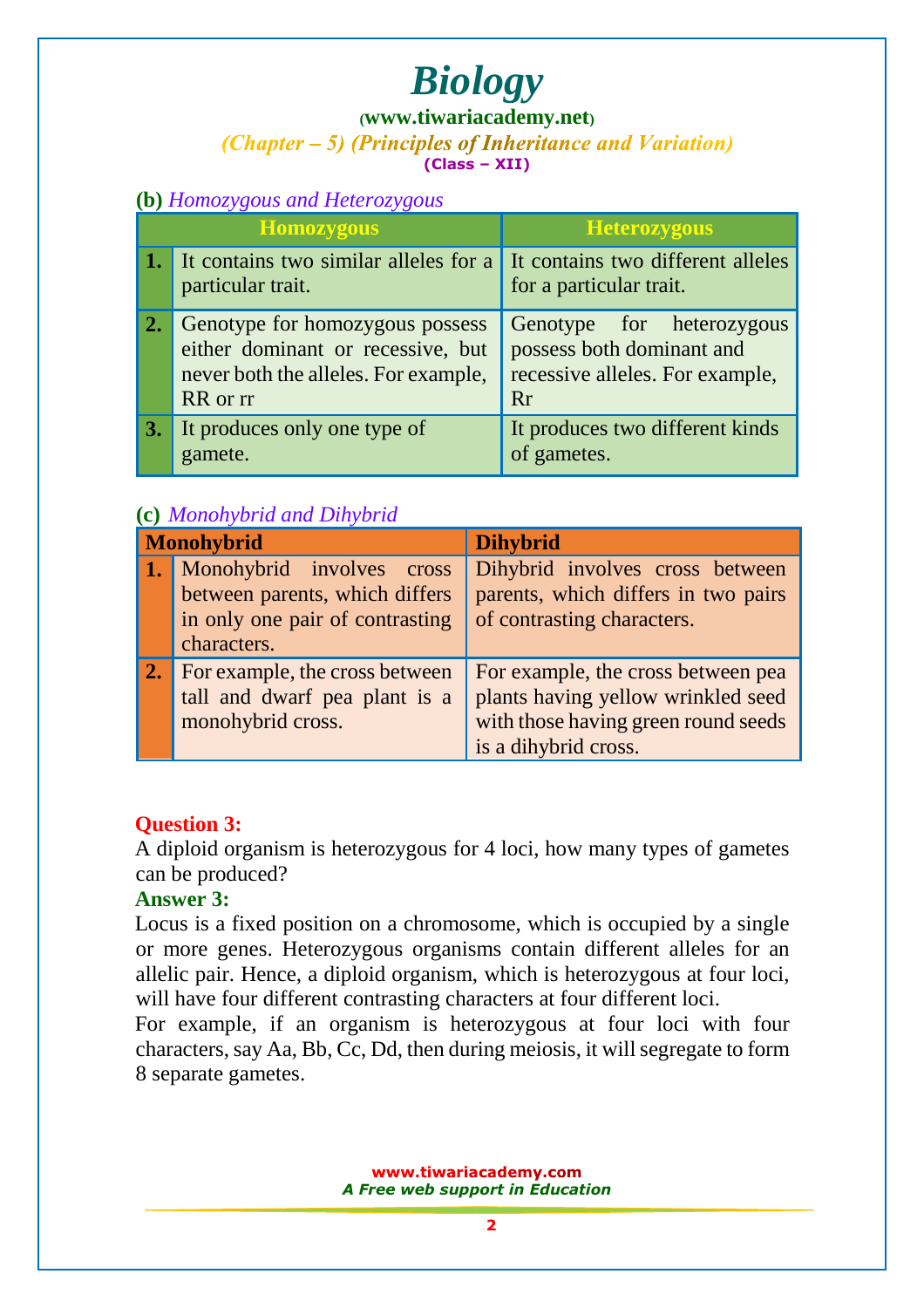#### **([www.tiwariacademy.net](http://www.tiwariacademy.net/))**

(Chapter – 5) (Principles of Inheritance and Variation)



If the genes are not linked, then the diploid organism will produce 16 different gametes. However, if the genes are linked, the gametes will reduce their number as the genes might be linked and the linked genes will be inherited together during the process of meiosis.

#### **Question 4:**

Explain the Law of Dominance using a monohybrid cross.

#### **Answer 4:**

Mendel's law of dominance states that a dominant allele expresses itself in a monohybrid cross and suppresses the expression of recessive allele. However, this recessive allele for a character is not lost and remains hidden or masked in the progenies of  $F_1$  generation and reappears in the next generation.

For example, when pea plants with round seeds (RR) are crossed with plants with wrinkled seeds (rr), all seeds in  $F_1$  generation were found to be round (Rr). When these round seeds were self-fertilized, both the round and wrinkled seeds appeared in  $F_2$  generation in 3: 1 ratio. Hence, in  $F_1$ generation, the dominant character (round seeds) appeared and the recessive character (wrinkled seeds) got suppressed, which reappeared in  $F_2$ generation.

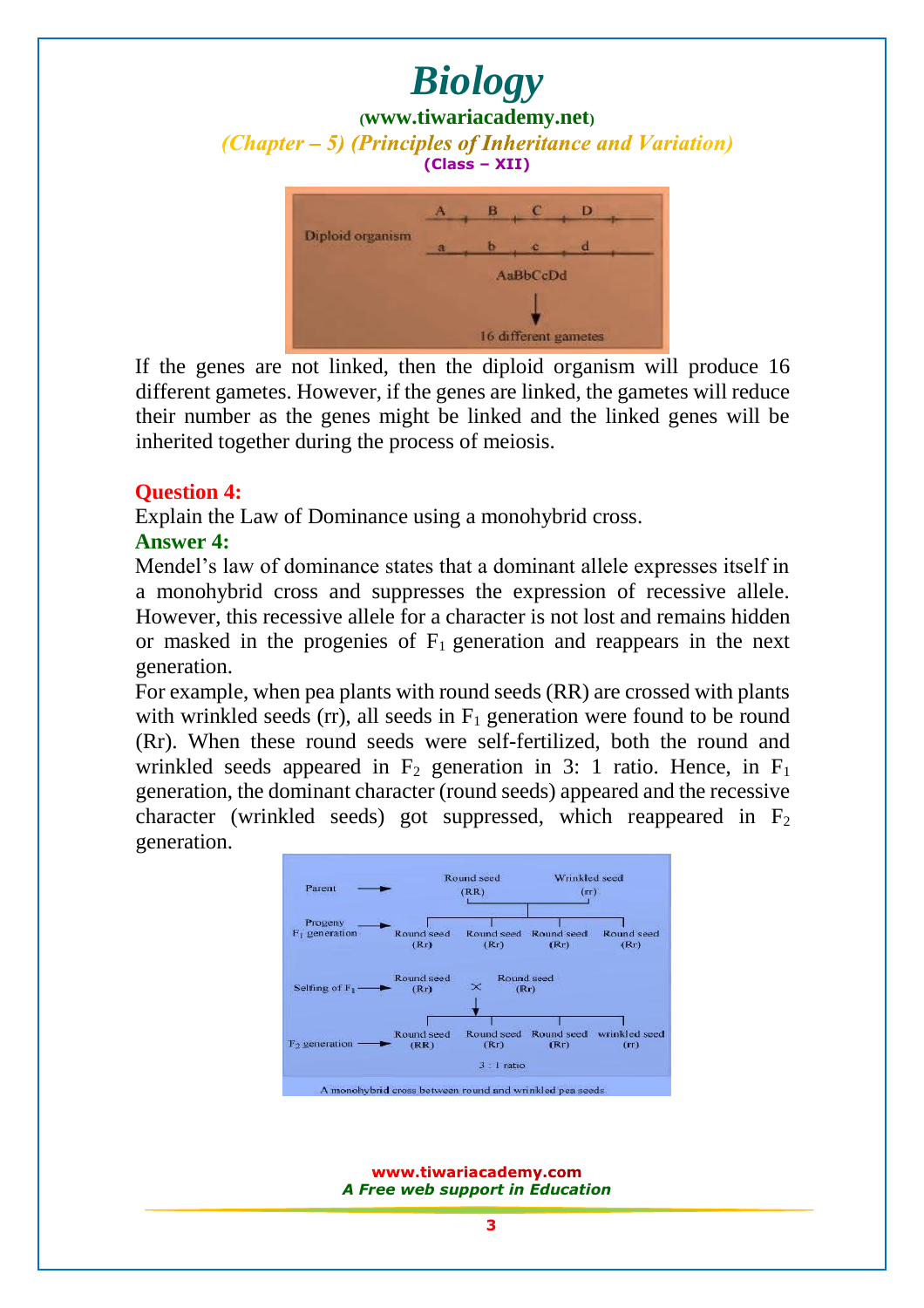**([www.tiwariacademy.net](http://www.tiwariacademy.net/))** (Chapter – 5) (Principles of Inheritance and Variation) **(Class – XII)**

#### **Question 5:**

Define and design a test – cross? **Answer 5:**

Test cross is a cross between an organism with unknown genotype and a recessive parent. It is used to determine whether the individual is homozygous or heterozygous for a trait.

If the progenies produced by a test cross show 50% dominant trait and 50% recessive trait, then the unknown individual is heterozygous for a trait. On the other hand, if the progeny produced shows dominant trait, then the unknown individual is homozygous for a trait.

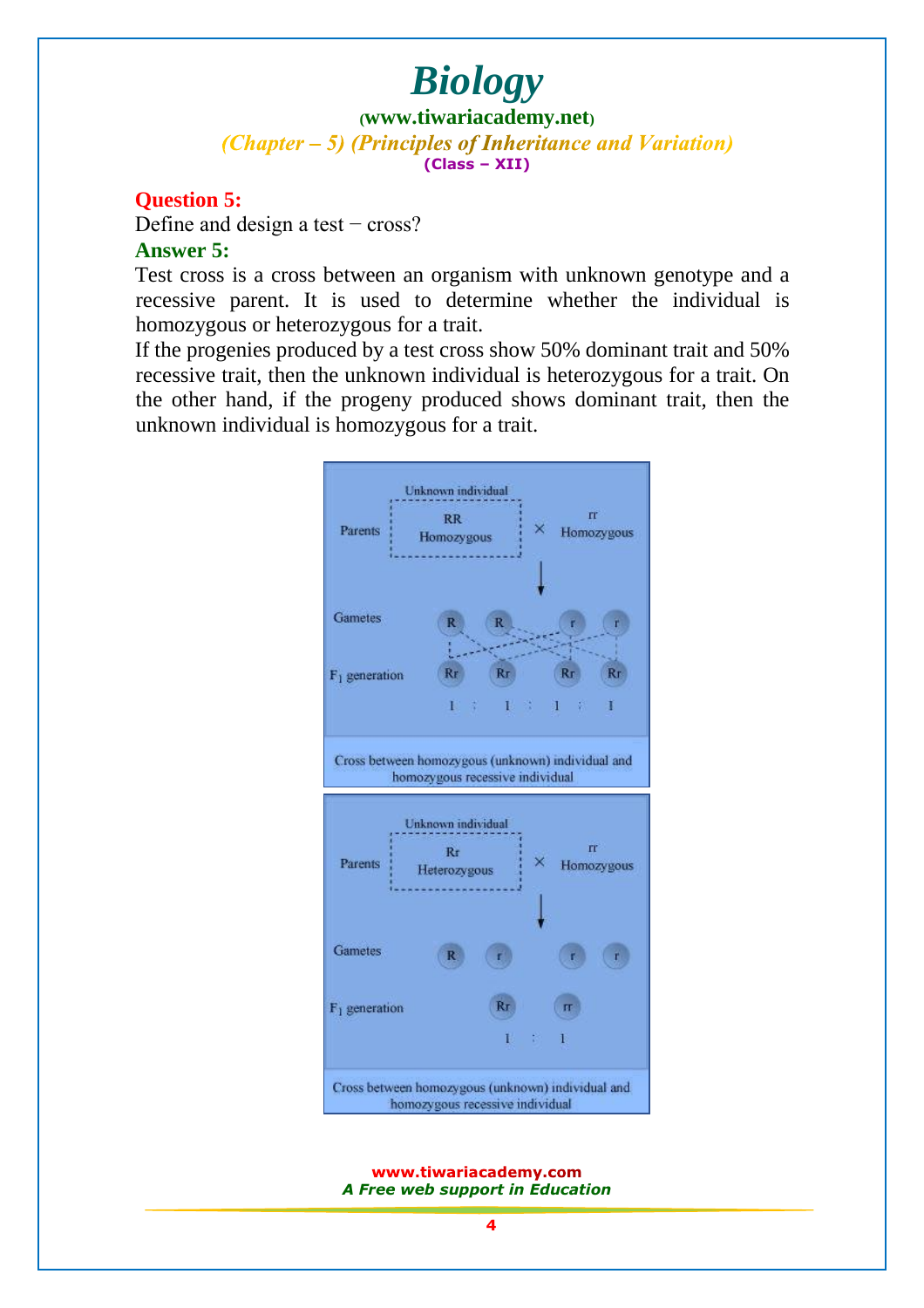**([www.tiwariacademy.net](http://www.tiwariacademy.net/))**

(Chapter – 5) (Principles of Inheritance and Variation)

#### **(Class – XII)**

#### **Question 6:**

Using a Punnett square, work out the distribution of phenotypic features in the first filial generation after a cross between a homozygous female and a heterozygous male for a single locus.

#### **Answer 6:**

In guinea pigs, heterozygous male with black coat colour (Bb) is crossed with the female having white coat colour (bb). The male will produce two types of gametes, B and b, while the female will produce only one kind of gamete, r. The genotypic and phenotypic ratio in the progenies of  $F_1$ generation will be same i.e., 1:1.



#### **Question 7:**

When a cross in made between tall plants with yellow seeds (TtYy) and tall plant with green seed (TtYy), what proportions of phenotype in the offspring could be expected to be

**(a)** Tall and green.

**(b)** Dwarf and green.

#### **Answer 7:**

A cross between tall plant with yellow seeds and tall plant with green seeds will produce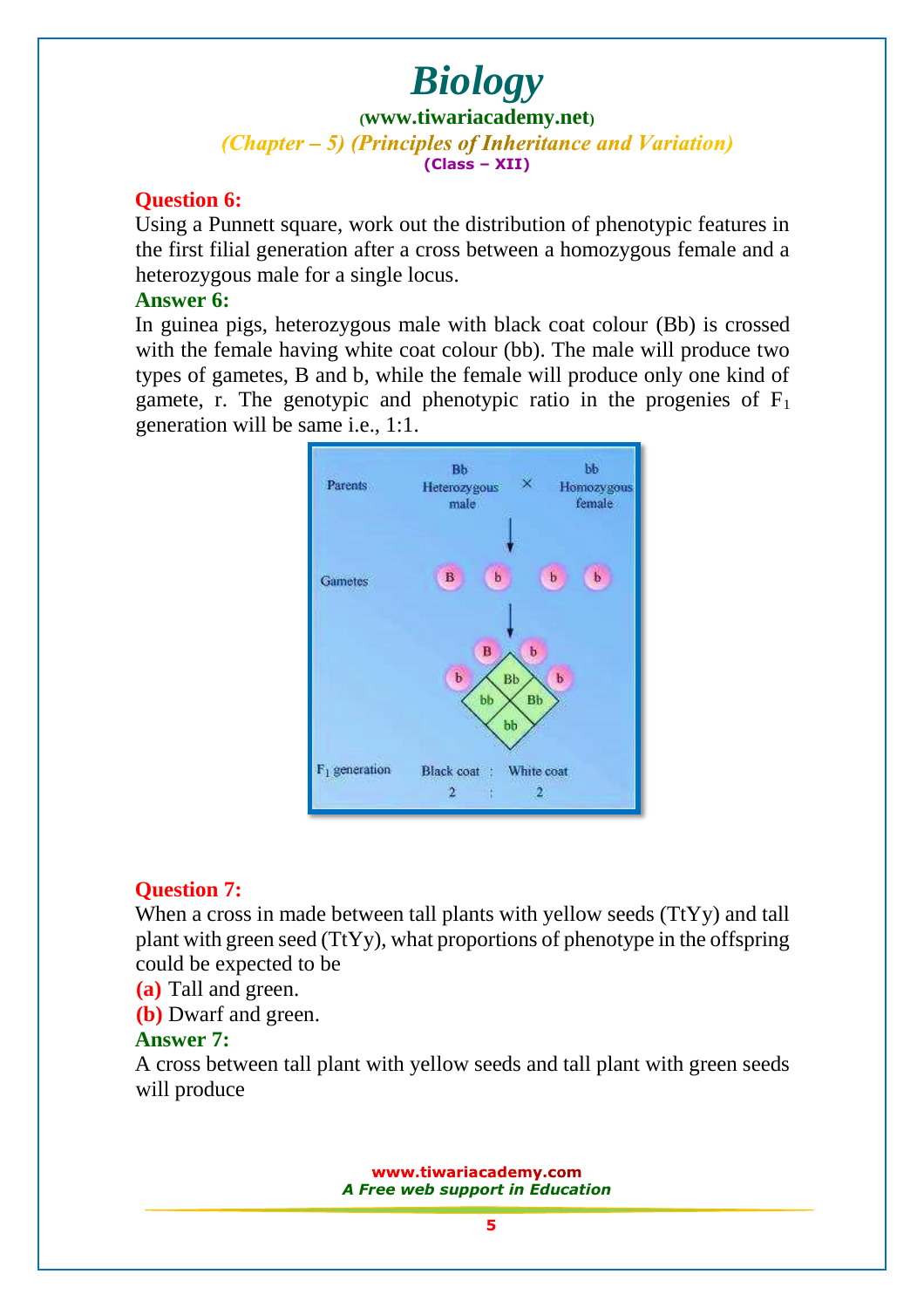#### **([www.tiwariacademy.net](http://www.tiwariacademy.net/))**

(Chapter – 5) (Principles of Inheritance and Variation) **(Class – XII)**

**(a)** three tall and green plants

**(b)** one dwarf and green plant

| <b>Parents</b> |     | Tall yellow<br>seed plant<br>TtYy.            | Tall green<br>X.<br>seed plant<br>Ttyy |
|----------------|-----|-----------------------------------------------|----------------------------------------|
| Gametes        |     | TY, Ty, ty, tY                                | Ty, ty                                 |
|                |     | Ty                                            | ty.                                    |
|                | TY  | <b>TTYy</b><br>Tall<br>yellow                 | <b>TtYy</b><br>Tall<br>yellow          |
|                | Ty. | TTyy<br>Tall<br>green                         | Ttyy<br>Tall<br>green                  |
|                | ty  | Ttyy<br>Tall<br>green                         | ttyy<br>Dwarf<br>green                 |
|                | ty  | <b>TiYy</b>                                   | ttYy<br>Tall yellow Dwarf yellow       |
| Phenotypes :   |     | Tall and green $=$ 3<br>Dwarf and green $= 1$ |                                        |

#### **Question 8:**

Two heterozygous parents are crossed. If the two loci are linked what would be the distribution of phenotypic features in  $F_1$  generation for a dihybrid cross?

#### **Answer 8:**

Linkage is defined as the coexistence of two or more genes in the same chromosome. If the genes are situated on the same chromosome and lie close to each other, then they are inherited together and are said to be linked genes. For example, a cross between yellow body and white eyes and wild type parent in a *Drosophila* will produce wild type and yellow white progenies. It is because yellow bodied and white eyed genes are linked. Therefore, they are inherited together in progenies.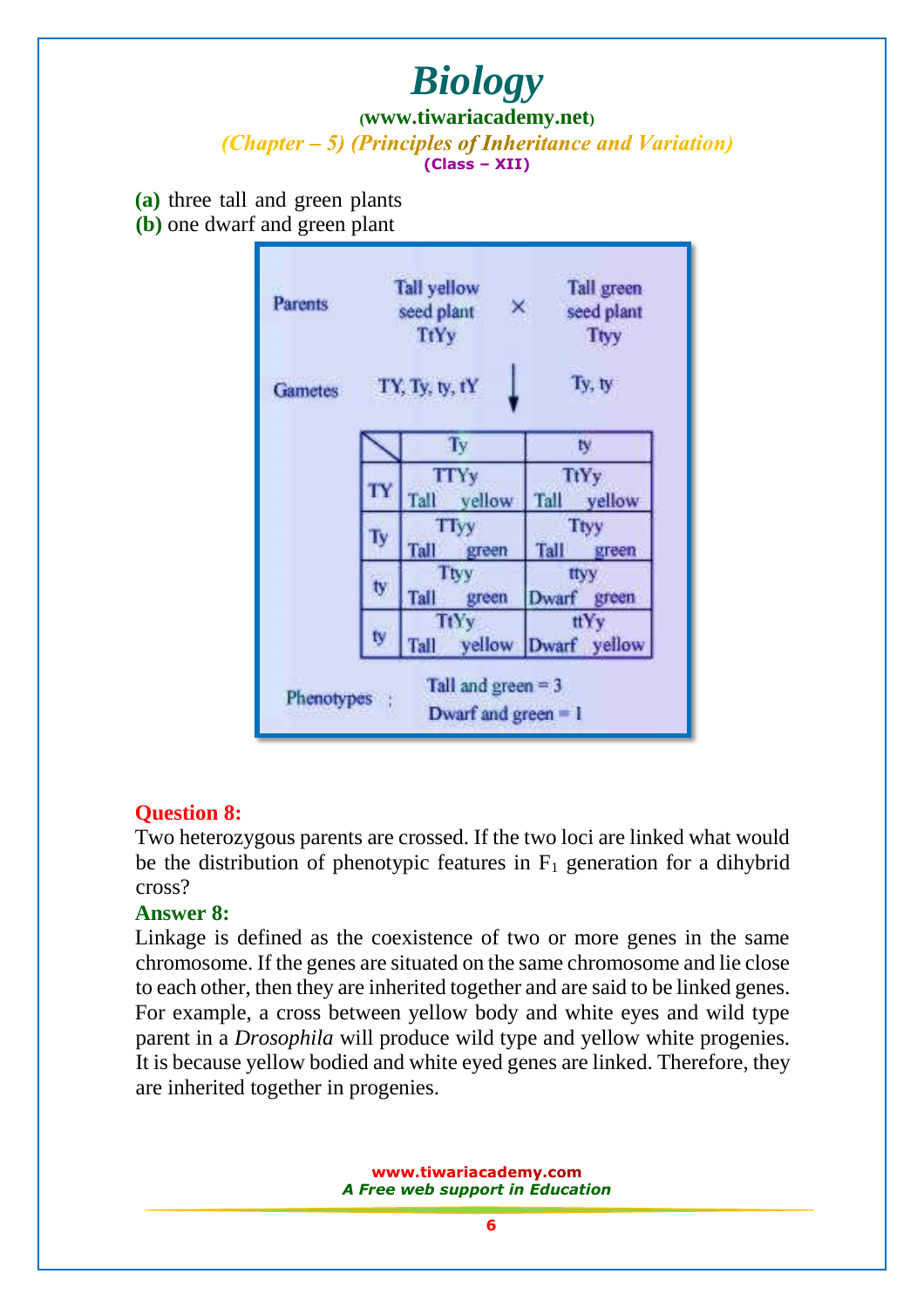**([www.tiwariacademy.net](http://www.tiwariacademy.net/))**

(Chapter – 5) (Principles of Inheritance and Variation) **(Class – XII)**



#### **Question 9:**

Briefly mention the contribution of T.H. Morgan in genetics.

## **Answer 9:**

Morgan's work is based on fruit flies (*Drosophila melanogaster*). He formulated the chromosomal theory of linkage. He defined linkage as the co-existence of two or more genes in the same chromosome and performed dihybrid crosses in *Drosophila* to show that linked genes are inherited together and are located on X-chromosome. His experiments have also proved that tightly linked genes show very low recombination while loosely linked genes show higher recombination.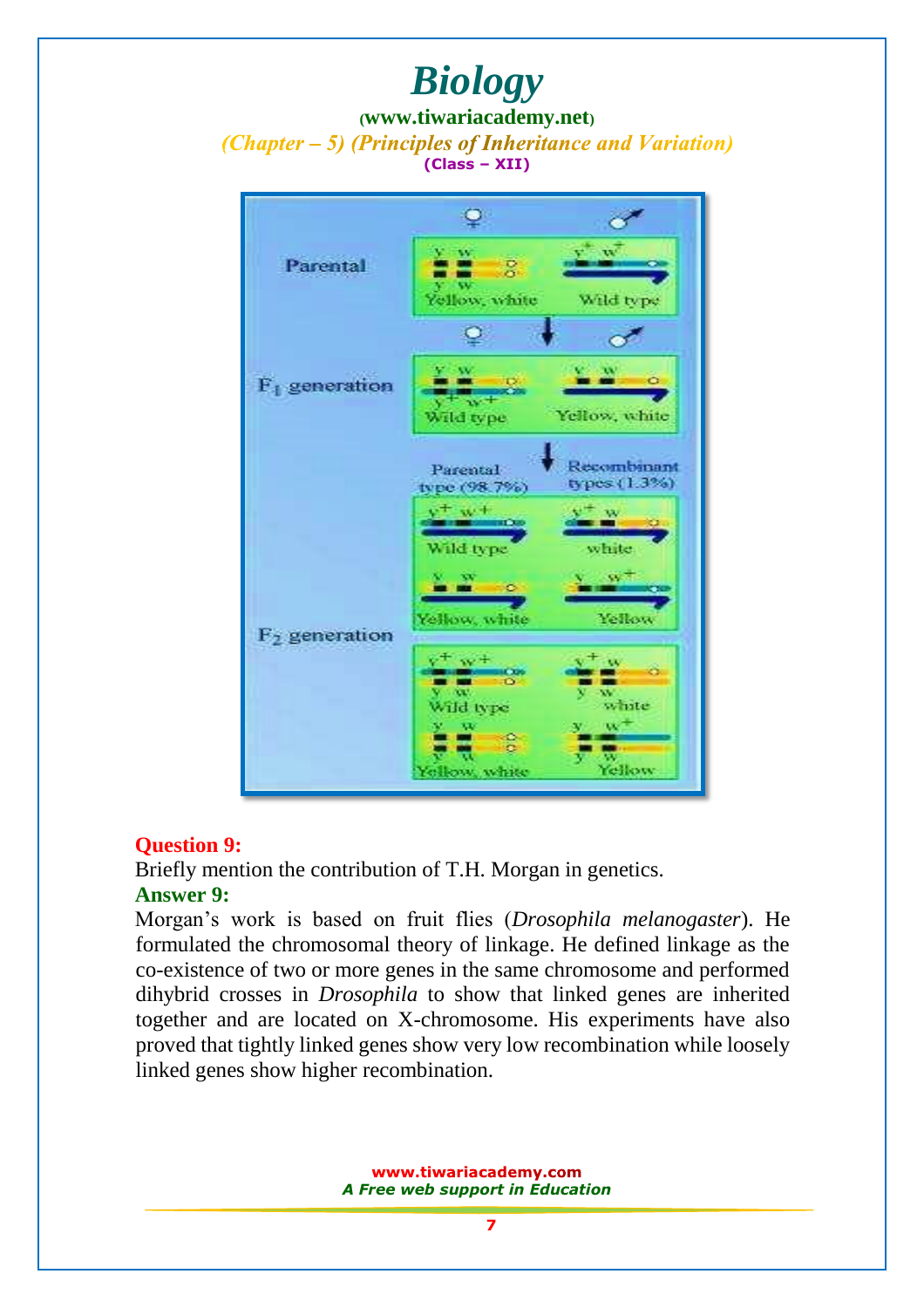**([www.tiwariacademy.net](http://www.tiwariacademy.net/))**

(Chapter – 5) (Principles of Inheritance and Variation) **(Class – XII)**

#### **Question 10:**

What is pedigree analysis? Suggest how such an analysis, can be useful. **Answer 10:**

Pedigree analysis is a record of occurrence of a trait in several generations of a family. It is based on the fact that certain characteristic features are heritable in a family, for example, eye colour, skin colour, hair form and colour, and other facial characteristics. Along with these features, there are other genetic disorders such as Mendelian disorders that are inherited in a family, generation after generation. Hence, by using pedigree analysis for the study of specific traits or disorders, generation after generation, it is possible to trace the pattern of inheritance. In this analysis, the inheritance of a trait is represented as a tree, called family tree. Genetic counselors use pedigree chart for analysis of various traits and diseases in a family and predict their inheritance patterns. It is useful in preventing hemophilia, sickle cell anemia, and other genetic disorders in the future generations.

#### **Question 11:**

How is sex determined in human beings?

#### **Answer 11:**

Human beings exhibit male heterogamy. In humans, males (XY) produce two different types of gametes, X and Y. The human female (XX) produces only one type of gametes containing X chromosomes. The sex of the baby is determined by the type of male gamete that fuses with the female gamete. If the fertilizing sperm contains X chromosome, then the baby produced will be a girl and if the fertilizing sperm contains Y chromosome, then the baby produced will be a boy. Hence, it is a matter of chance that determines the sex of a baby. There is an equal probability of the fertilizing sperm being an X or Y chromosome. Thus, it is the genetic makeup of the sperm that determines the sex of the baby.

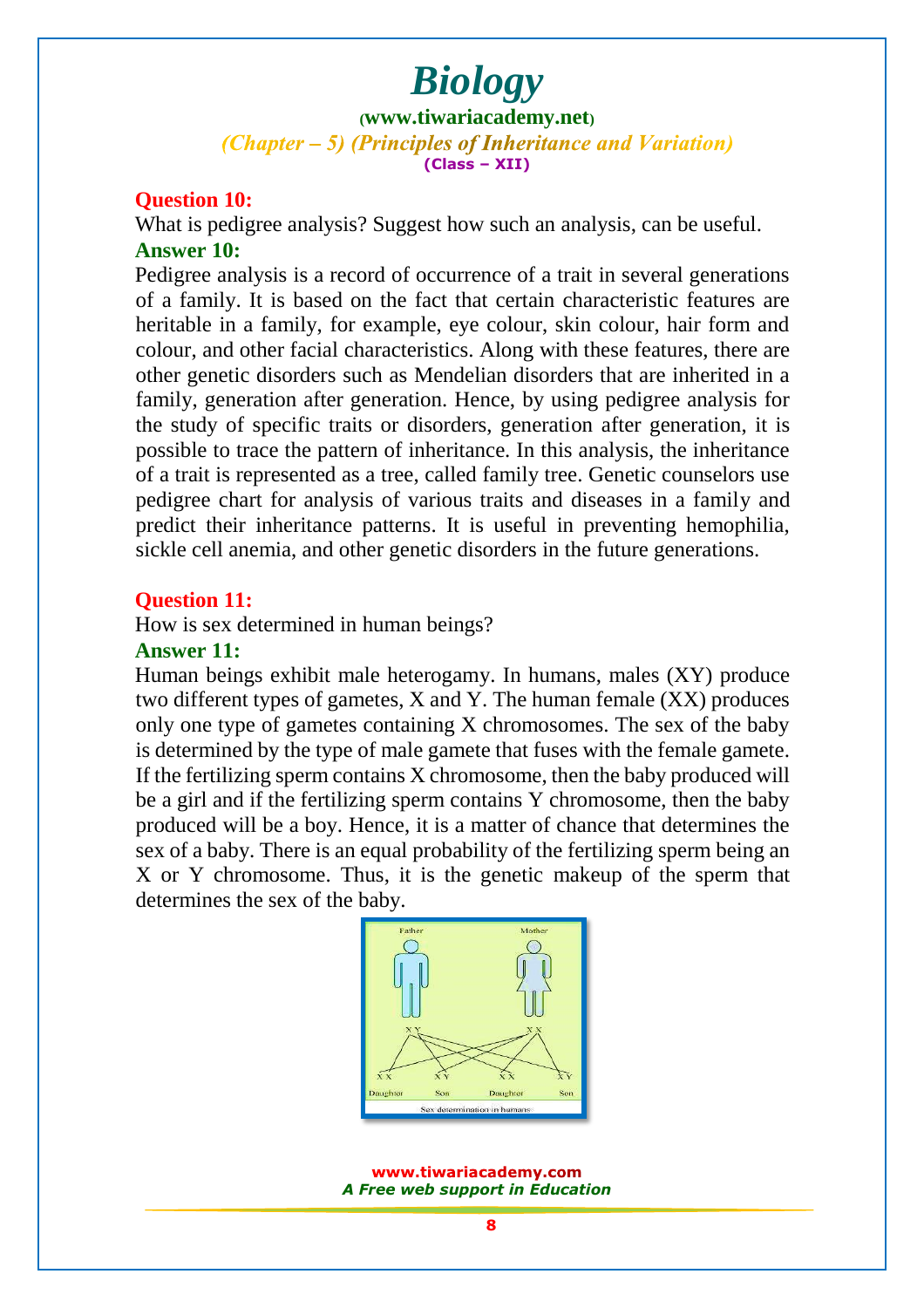**([www.tiwariacademy.net](http://www.tiwariacademy.net/))**

(Chapter – 5) (Principles of Inheritance and Variation)

**(Class – XII)**

## **Question 12:**

A child has blood group O. If the father has blood group A and mother blood group B, work out the genotypes of the parents and the possible genotypes of the other offsprings.

#### **Answer 12:**

The blood group characteristic in humans is controlled by three set of alleles, namely,  $I^A$ ,  $I^B$ , and i. The alleles,  $I^A$  and  $I^B$ , are equally dominant whereas allele, i, is recessive to the other alleles. The individuals with genotype,  $I^A$ I<sup>A</sup> and I<sup>A</sup> i, have blood group A whereas the individuals with genotype, I<sup>B</sup> I<sup>B</sup> and  $I^B$  i, have blood group B. The persons with genotype  $I^A$   $I^B$  have blood group AB while those with blood group O have genotype ii.

Hence, if the father has blood group A and mother has blood group B, then the possible genotype of the parents will be

Father Mother

 $I^A I^A$  or  $I^A$  i  $I^B I^B$  or  $I^B$  i

A cross between homozygous parents will produce progeny with AB blood group.



A cross between heterozygous parents will produce progenies with AB blood group  $(I^A I^B)$  and O blood group (ii).

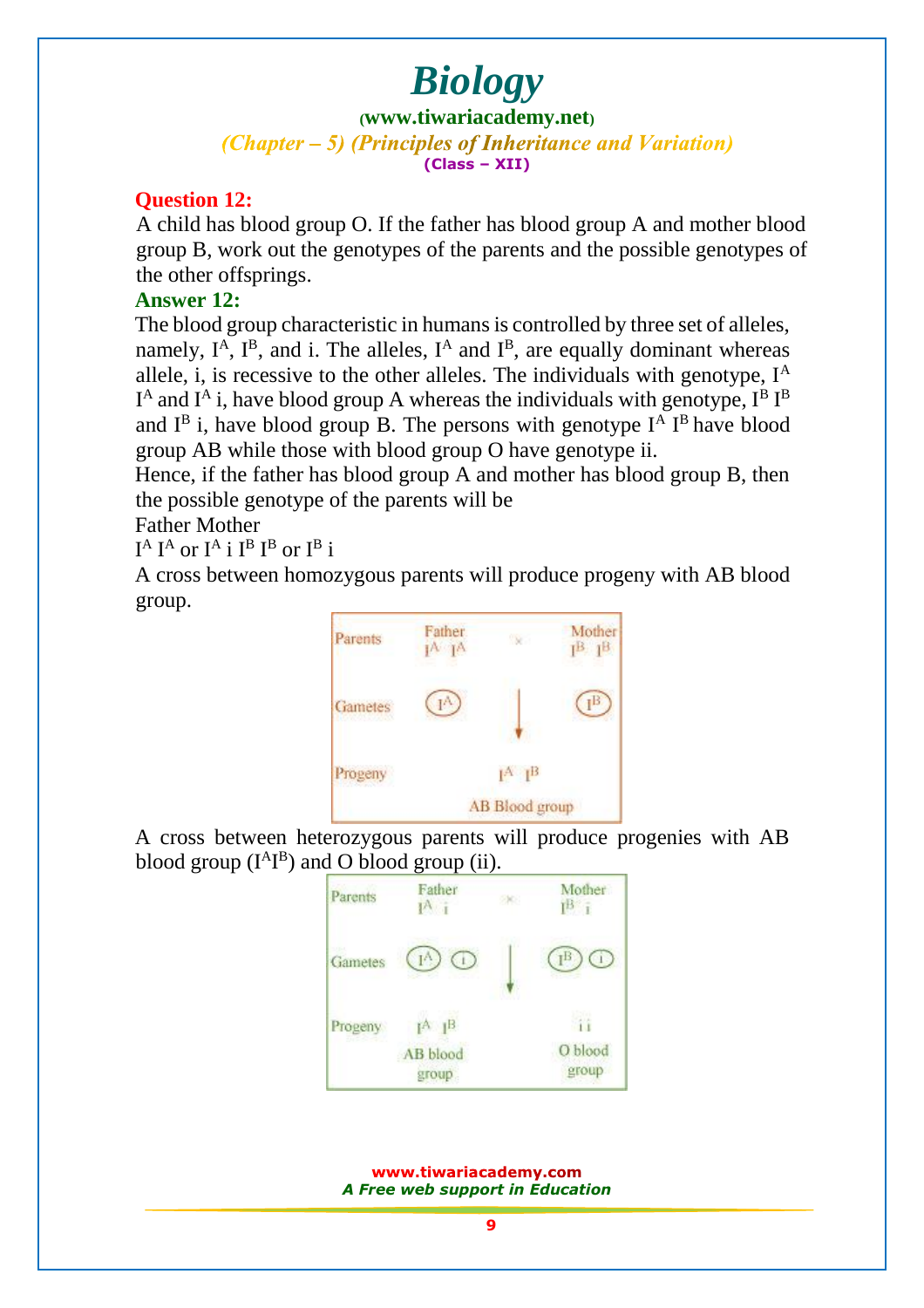**([www.tiwariacademy.net](http://www.tiwariacademy.net/))**

(Chapter – 5) (Principles of Inheritance and Variation) **(Class – XII)**

#### **Question 13:**

Explain the following terms with example **(a)** Co-dominance **(b)** Incomplete dominance **Answer 13: (a)** *Co-dominance*

Co-dominance is the phenomenon in which both the alleles of a contrasting character are expressed in heterozygous condition. Both the alleles of a gene are equally dominant. ABO blood group in human beings is an example of codominance. The blood group character is controlled by three sets of alleles, namely,  $I^A$ ,  $I^B$ , and i. The alleles,  $I^A$  and  $I^B$ , are equally dominant and are said to be co-dominant as they are expressed in AB blood group. Both these alleles do not interfere with the expression of each other and produce their respective antigens. Hence, AB blood group is an example of co-dominance.

#### **(b)** *Incomplete dominance*

Incomplete dominance is a phenomenon in which one allele shows incomplete dominance over the other member of the allelic pair for a character. For example, a monohybrid cross between the plants having red flowers and white flowers in *Antirrhinum* species will result in all pink flower plants in  $F_1$  generation. The progeny obtained in F<sup>1</sup> generation does not resemble either of the parents and exhibits intermediate characteristics. This is because the dominant allele, R, is partially dominant over the other allele, r. Therefore, the recessive allele, r, also gets expressed in the  $F_1$  generation resulting in the production of intermediate pink flowering progenies with Rr genotype.